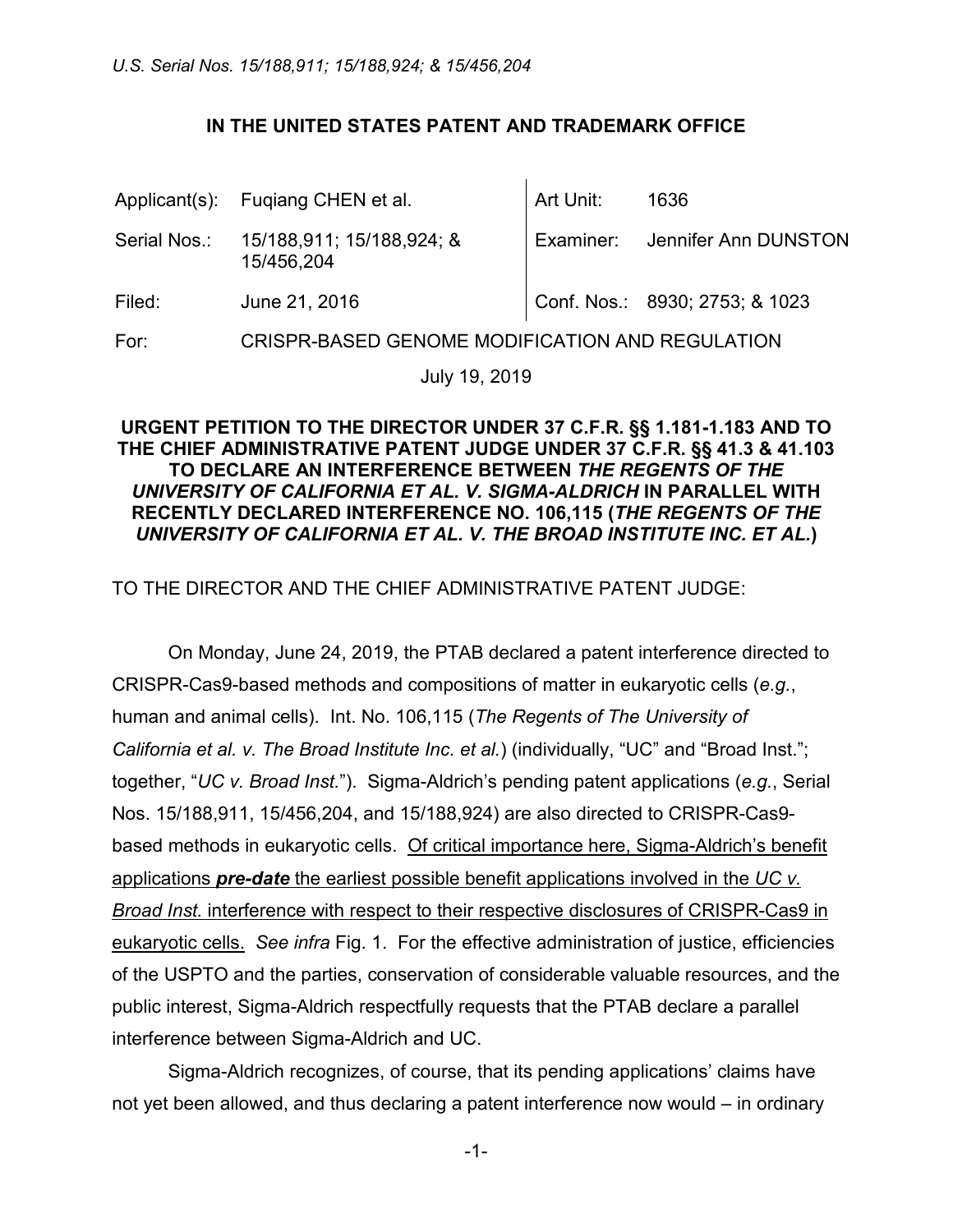circumstances – be premature. However, the facts here are truly *extra*ordinary, and Sigma-Aldrich feels compelled to apprise the Director and the CAPJ of the current situation and to briefly explain why the PTAB's declaration of a parallel interference in this instance would be in the long-term best interests of everyone, including the USPTO, the parties, and the public. Indeed, the sole issue raised by this Petition has already been effectively decided by both the PTAB and the Federal Circuit, and those decisions completely support Sigma-Aldrich's request here; namely, does UC's disclosure of CRISPR-Cas9 in *in vitro* cell-free and nucleus-free test tube environments (hereinafter, "prokaryotic environment") render obvious claims directed to CRISPR-Cas9 in eukaryotic cells? The controlling answer to this question is decidedly "no." Sigma-Aldrich respectfully submits that the PTAB's and the Federal Circuit's "no" answer compels the grant of this Petition.

The following timeline – which shows the 2012 and early-2013 provisional applications of Sigma-Aldrich, UC, and Broad Inst. – is relevant to the issues presented herein:



-2-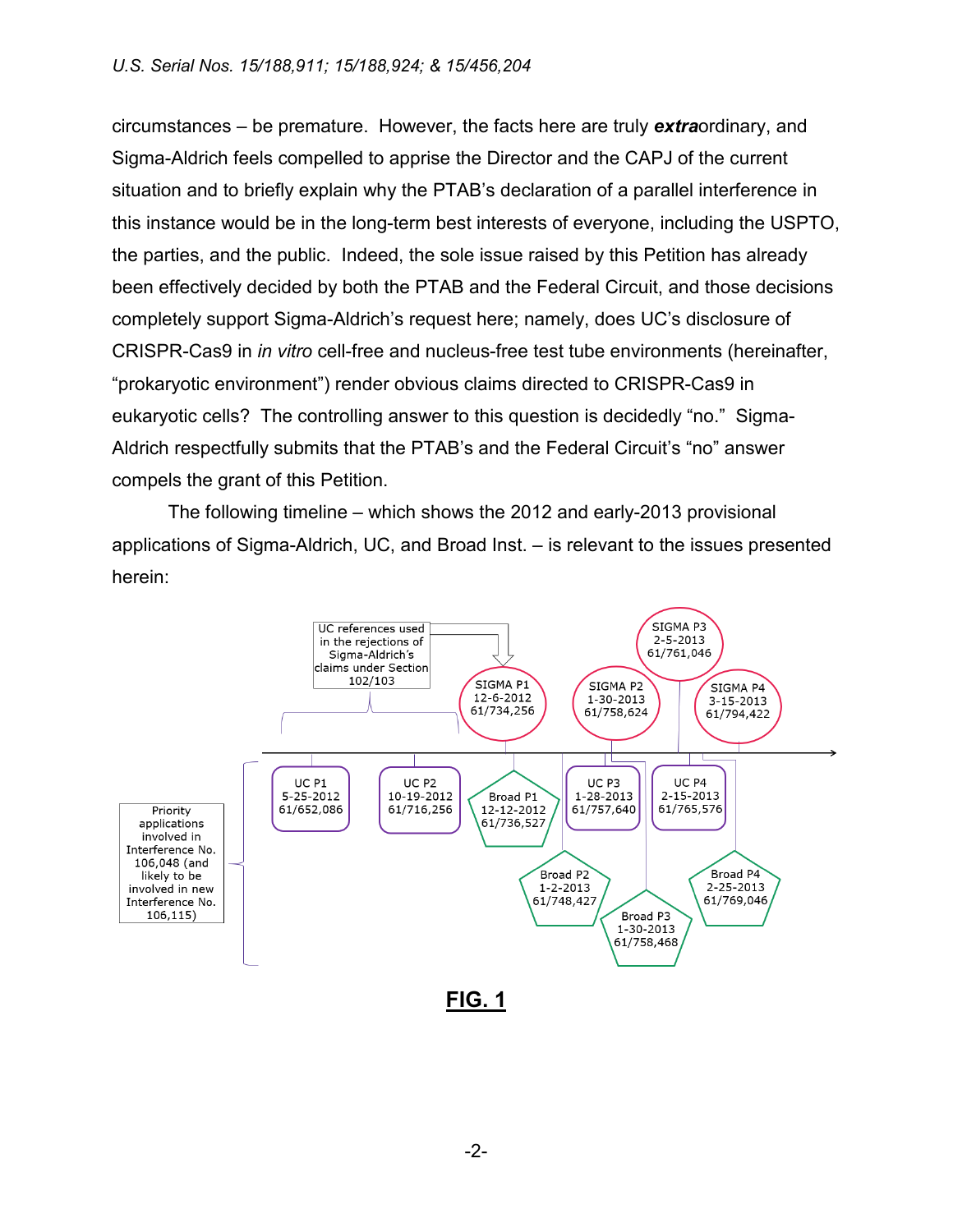## **I. BACKGROUND DISCUSSION: EUKARYOTIC IS NOT OBVIOUS OVER PROKARYOTIC**

### **A.** *Broad v. UC***: The PTAB And The Federal Circuit Both Decide That Eukaryotic Claims Are Patentable Over UC's Prokaryotic Applications**

In a recent highly publicized interference, the PTAB found that UC's disclosure of CRISPR-Cas9 in a prokaryotic environment did not render obvious Broad Inst.'s claims to CRISPR-Cas9 in eukaryotic cells. *Broad Inst., Inc. v. Regents of the Univ. of Cal.*, Decision on Motions, Int'f No. 106,048 (DK), 2017 WL 657415, Paper 893 (PTAB Feb. 15, 2017). As the lengthy PTAB record reflects, the PTAB and the parties spent considerable time and resources litigating this pivotal and hotly contested issue. After weighing the parties' extensive arguments and voluminous evidence, the PTAB ultimately found that UC's disclosure of CRISPR-Cas9 in a prokaryotic environment did not render obvious Broad's claims to CRISPR-Cas9 in eukaryotic cells:

[T]he evidence shows that the invention of [CRISPR-Cas9] systems in eukaryotic cells would not have been obvious over the invention of CRISPR-Cas9 systems in any environment, *including in prokaryotic cells or in vitro*, because one of ordinary skill in the art would not have reasonably expected a CRISPR-Cas9 system to be successful in a eukaryotic environment.

*Broad Inst.*, Int'f No. 106,048, 2017 WL 657415, at \*2, Paper 893 at 2 (emphasis added).

The preponderance of the evidence, including the contemporaneous statements of the [UC] inventors and others in the field, as well as the knowledge of ordinarily skilled artisans, demonstrates that *one of ordinary skill would not have had a reasonable expectation of success that CRISPR-Cas9 could be used in a eukaryotic cell*.

*Id.* at \*25, Paper 893 at 48-49 (emphasis added).

Accordingly, the PTAB determined that Broad Inst., albeit the Junior Party, was nonetheless entitled to its involved patents because Broad Inst.'s CRISPR-Cas9 eukaryotic claims represented a novel and nonobvious (and thus patentable) contribution over UC's work, which included UC's earlier disclosure in UC's P1 and P2 provisional applications of CRISPR-Cas9 in a prokaryotic environment.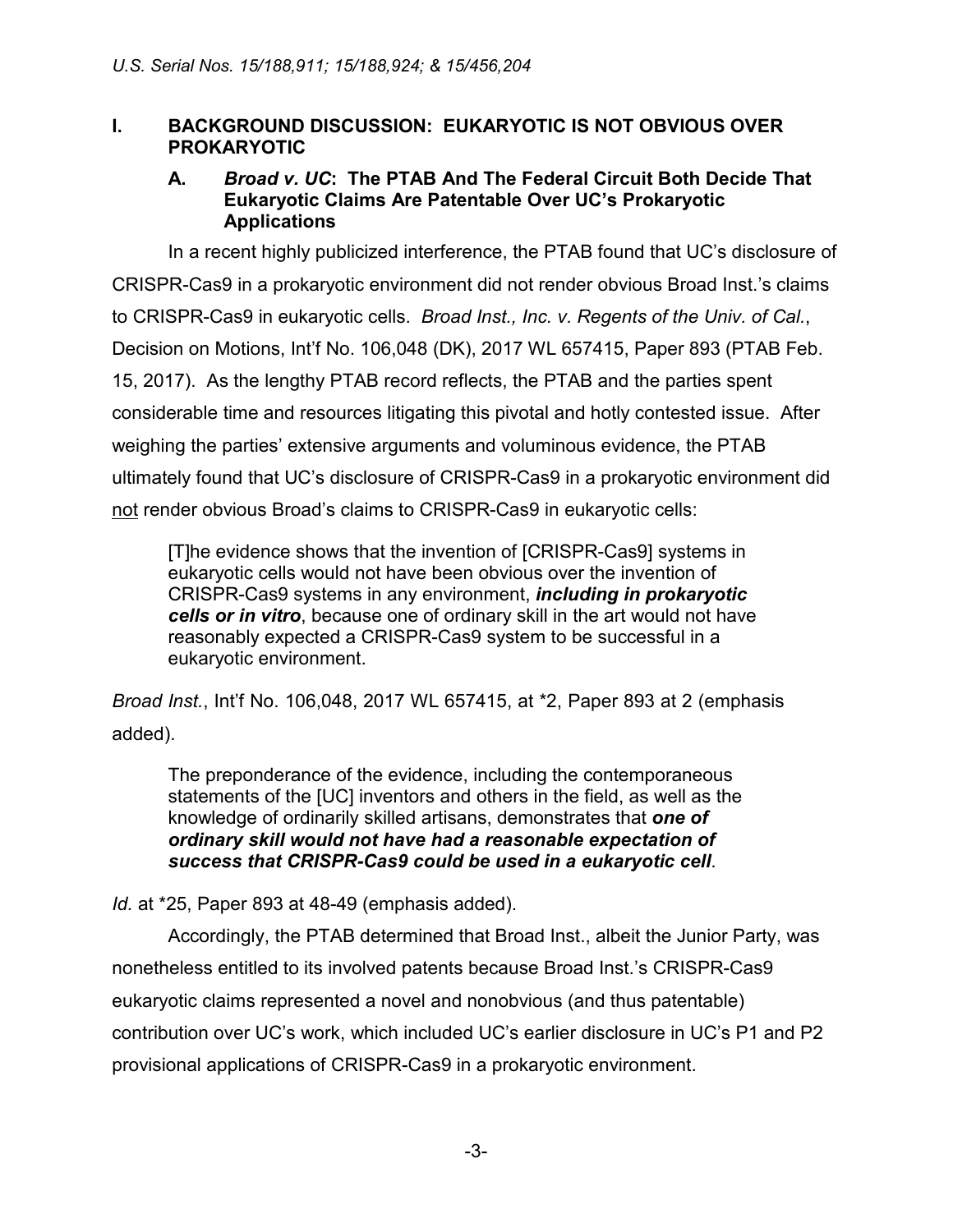Not surprisingly, UC appealed the PTAB's decision to the Federal Circuit. *Regents of the Univ. of Cal. v. Broad Inst., Inc.*, 903 F.3d 1286 (Fed. Cir. 2018). The parties' appellant arguments and evidence on this pivotal "prokaryotic v. eukaryotic" issue were again extensive and voluminous. Ultimately, however, the Federal Circuit affirmed the PTAB, holding that the PTAB correctly determined (*i.e.*, substantial evidence supported the PTAB's decision) that UC's mere disclosure of CRISPR-Cas9 in a prokaryotic environment did not render obvious Broad Inst.'s claims to CRISPR-Cas9 in eukaryotic cells:

The [PTAB] determined there was no interference-in-fact because, *given the differences between eukaryotic and prokaryotic systems*, a person of ordinary skill in the art would not have had a reasonable expectation of success in applying the CRISPR-Cas9 system in eukaryotes.

\* \* \*

The [PTAB] performed a thorough analysis of the factual evidence and considered a variety of statements by experts for both parties and the inventors, past failures and successes in the field, evidence of simultaneous invention, and the extent to which the art provided instructions for *applying the CRISPR-Cas9 technology in a new environment*. In light of this exhaustive analysis and on this record, we conclude that substantial evidence supports the [PTAB's] finding that there was not a reasonable expectation of success . . . .

*UC v. Broad*, 903 F.3d at 1290, 1296 (emphases added).

Accordingly, the controlling precedent compels a conclusion that UC's P1 and P2 provisional applications, disclosing a CRISPR-Cas9 system in a prokaryotic environment, neither anticipate nor render obvious Sigma-Aldrich's claims directed to a CRISPR-Cas9 system in eukaryotic cells.

### **B.** *Sigma-Aldrich v. UC***: Examiner Repeatedly Insists That Sigma's Eukaryotic Claims Are** *Not* **Patentable Over UC's Prokaryotic Applications**

Turning now to Sigma-Aldrich's pending applications, which claim the benefit of its December 6, 2012, priority application (SIGMA P1), Yogi Berra's oft-quoted "It's like déjà vu all over again" comes immediately to mind. The sole reason that the Examiner refuses to allow Sigma-Aldrich's pending claims is her continued insistence that UC's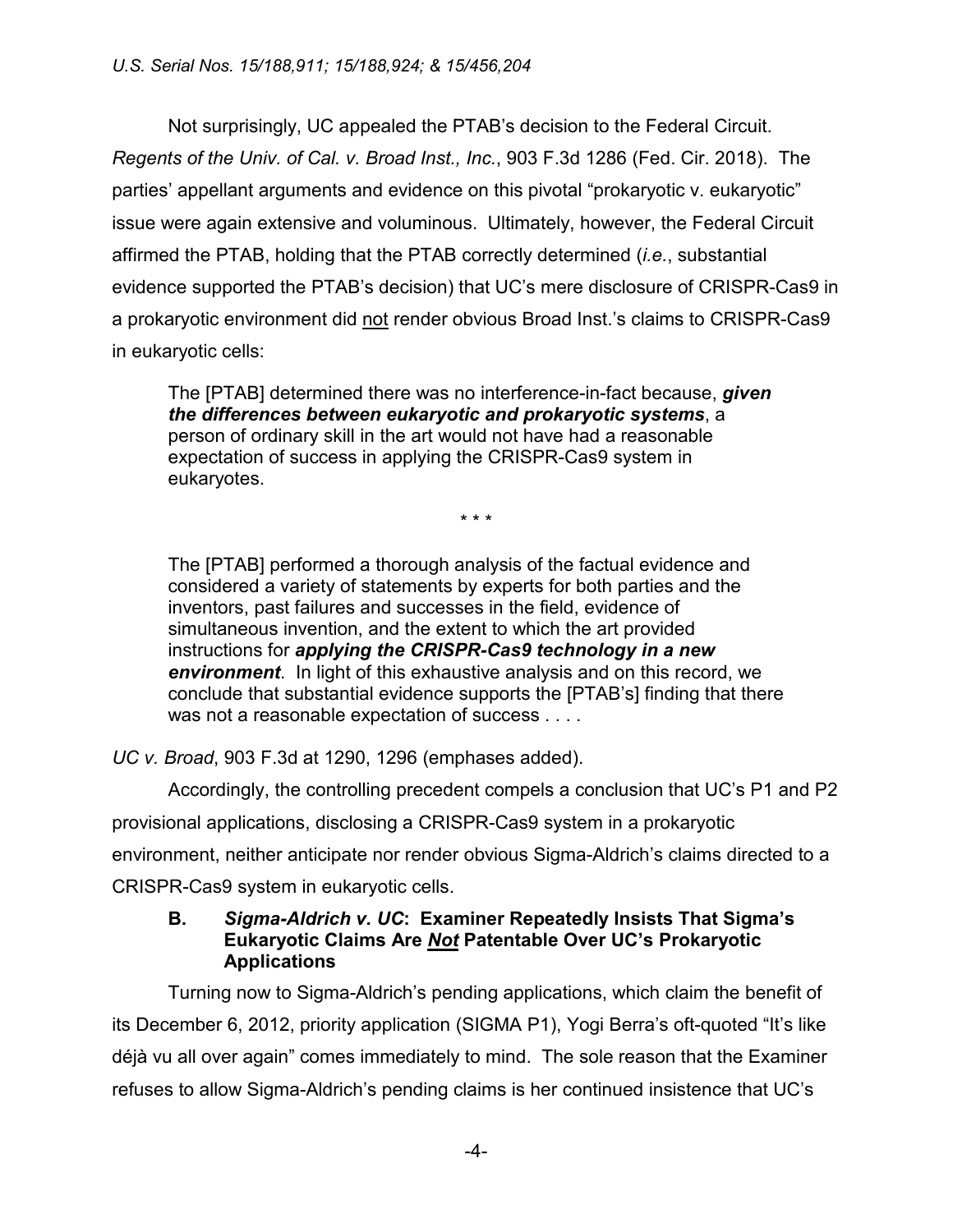disclosure in its P1 (May 25, 2012) and P2 (Oct. 19, 2012) provisional applications (*see supra* Fig. 1) of CRISPR-Cas9 in a prokaryotic environment renders obvious Sigma-Aldrich's CRISPR-Cas9 eukaryotic claims. There are no other outstanding rejections to Sigma-Aldrich's claims – the same previously litigated UC applications are the Examiner's only primary references for her Section 102/103 rejections. And there are no other substantive issues – the "prokaryotic v. eukaryotic" issue is the fundamental basis for the Section 102/103 rejections.

 Indeed, Sigma-Aldrich's examination record here is even more extensive than the record in the now-concluded *Broad Inst. v. UC* interference and subsequent appeal. Sigma-Aldrich has not simply relied upon that existing third-party record, but has amplified upon it significantly, with multiple declarations from prominent experts explaining in even greater detail why (a) UC's disclosure of CRISPR-Cas9 in a prokaryotic environment does not render obvious Sigma-Aldrich's CRISPR-Cas9 eukaryotic claims, and (b) UC's provisional applications (UC P1 and UC P2) do not enable or adequately describe use of CRISPR-Cas9 in eukaryotic cells. Frustratingly, the Examiner – without providing any rebuttal evidence other than the same purported UC P1 and P2 provisional applications – simply responds again and again that she finds Sigma-Aldrich's evidence "unpersuasive."

Sigma-Aldrich has repeatedly emphasized to the Examiner the importance of the PTAB's decision in the *Broad Inst. v. UC* interference, and the Federal Circuit's published opinion affirming that PTAB decision. Indeed, Sigma-Aldrich conducted an in-person interview with the Examiner, her Supervisory Patent Examiner, two Interference Practice Specialists, and the Group Art Unit Director to explain why the Examiner's maintenance of the Section 102/103 rejections over the same UC applications directly contravenes the PTAB's and the Federal Circuit's controlling decisions. Unfortunately, those explanations have fallen on deaf ears, and the Examiner remains "unpersuaded" to this day. Indeed, in her most recent Office Action in Sigma-Aldrich's '911 application (dated July 18, 2019), the Examiner used the phrases "unpersuasive" or "not found persuasive" over 70 times, despite Sigma-Aldrich's presentation of even stronger evidence than that considered and relied upon by the PTAB in the completed *Broad Inst. v. UC* interference.

-5-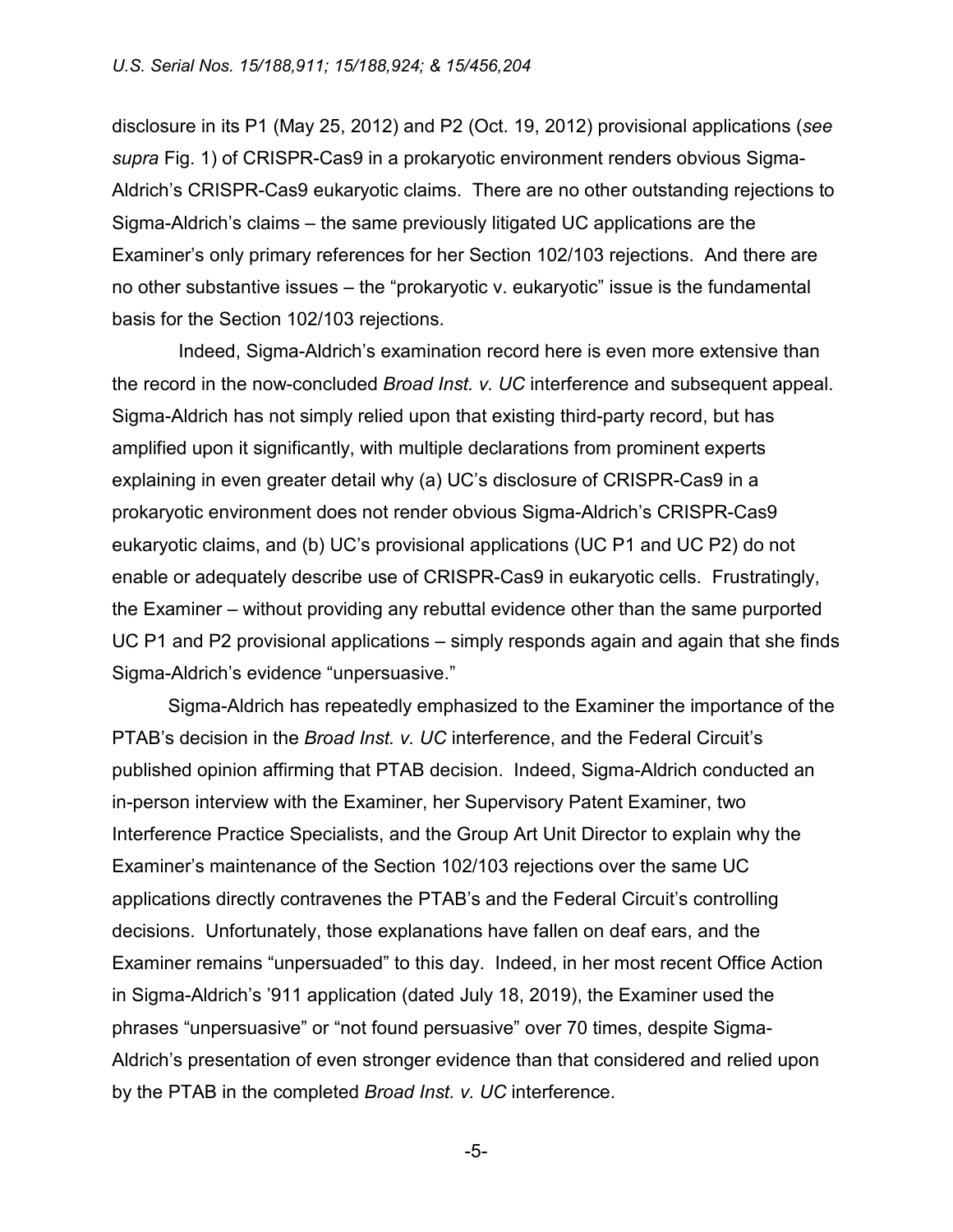Moreover, in its most recent response to the Examiner's Office Action in the '911, '924, '204 applications, Sigma-Aldrich devoted over 30 pages of its response to an explanation and analysis of the pivotal importance and controlling precedent of the first *Broad Inst. v. UC* interference, including the Federal Circuit's appellate decision. *See, e.g.,* '911 Application, Amendment and Response Under 37 C.F.R. 1.114, at 47-78 (April 29, 2019). In response, the Examiner simply dismissed Sigma-Aldrich's entire discussion in little more than a single paragraph, superficially stating that Sigma-Aldrich's arguments are "not found persuasive," and incorrectly concluding that the PTAB's and Federal Circuit's decisions "are not precedential in this case." *See, e.g.,* '911 Application, Office Action, at 56 & 142 (July 18, 2019).

### **II. NEXT STEPS: A FAIR AND EFFICIENT PARALLEL INTERFERENCE NOW, OR AN UNFAIR AND DUPLICATIVE INTERFERENCE MUCH LATER**

As noted above, Sigma-Aldrich fully appreciates that in the ordinary sequence of events, USPTO procedures would involve Sigma-Aldrich appealing the Examiner's Section 102/103 rejections to the PTAB, and perhaps thereafter to the Federal Circuit. Only then – after the PTAB (or the Federal Circuit) re-affirms that UC's disclosure of CRISPR-Cas9 in a prokaryotic environment does not render obvious CRISPR-Cas9 eukaryotic claims – would Sigma-Aldrich's applications be in condition for allowance, and hence a patent interference. There are a number of reasons, however, why such a protracted series of events would be directly contrary to the effective administration of justice, efficiencies of the USPTO and the parties, conservation of considerable valuable resources, and the public interest.

#### **A. Administration Of Justice: A Level Playing Field For Sigma-Aldrich**

First, the USPTO has made clear that it seeks fairness and a "level playing field" for all parties appearing before it. *E.g.*, A. Iancu, *Statement Delivered Before the United States Senate Subcommittee on Intellectual Property Committee on the Judiciary* (March 13, 2019) ("The USPTO has made several significant improvements to AIA trial proceedings during the past year for enhanced transparency, fairness, certainty, and predictability."); A. Iancu, *Testimony During Confirmation Hearing Before the Senate Judiciary Committee* (Nov. 29, 2017) ("The playing field must be even for all."). In this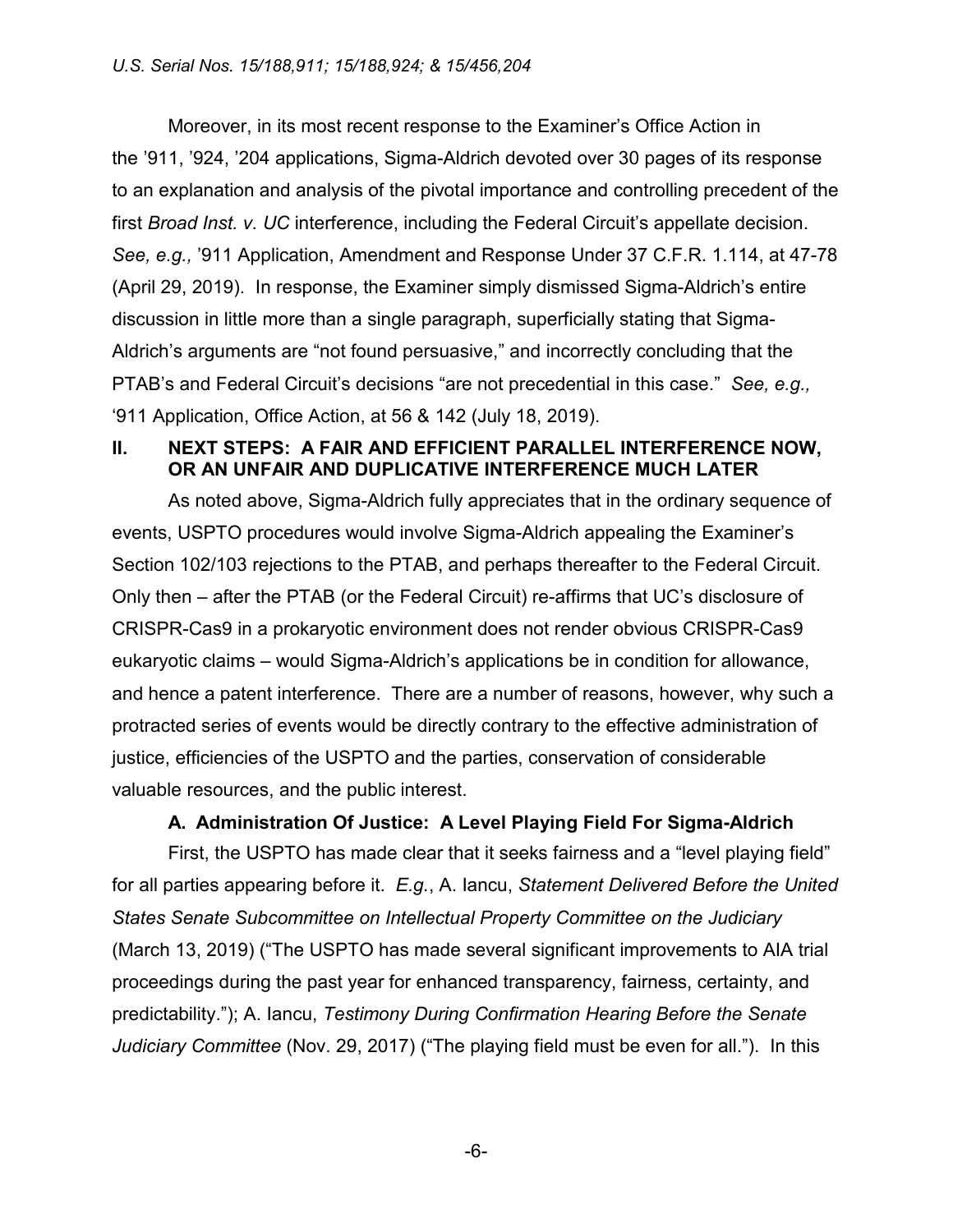situation, the Agency is treating Sigma-Aldrich very differently and unfairly when compared to the Agency's treatment of Broad Inst. and UC.

For example, as discussed above with regard to the first *Broad Inst. v. UC* interference, the Agency (*viz.*, the PTAB) concluded that Broad Inst.'s CRISPR-Cas9 eukaryotic claims are patentable over UC's disclosures of CRISPR-Cas9 in a prokaryotic environment. The PTAB's conclusion, affirmed by the Federal Circuit, was based on a fundamental finding that, for CRISPR-Cas9, eukaryotic is not obvious over prokaryotic, as disclosed in UC's P1 and P2 provisional applications. In direct contrast, however, the Agency (*viz.*, the Examiner, the SPE, and the IPSs) have treated Sigma-Aldrich very differently, repeatedly rejecting Sigma-Aldrich's Cas9 eukaryotic claims as obvious over UC's P1 and P2 disclosures of CRISPR-Cas9 in a prokaryotic environment. *See supra* Part I.B.

Further, the Agency (*viz.*, the examining corps) has repeatedly determined that Broad Inst.'s CRISPR-Cas9 eukaryotic claims are patentable over UC's CRISPR-Cas9 prokaryotic P1 and P2 provisional applications, thus allowing Broad Inst.'s claims over those UC applications (with reference to Fig. 1 above):

Until the filing date of [UC's P3] on January 28, 2013, to which [UC's PCT Application] claims priority, it was not known whether such a system could function in eukaryotic cells. *At the time [UC's] prior provisional applications were filed, to which [UC's PCT Application] also claims priority ([UC's P1, filed May 25, 2012, and UC's P2, filed October 19, 2012]), it was not known if the CRISPR-Cas9 system could function in eukaryotic cells.*

Thus, prior to the filing date of [Broad Inst.'s USSN 14/054,414] *the priority applications for [UC's PCT Application] [i.e., UC's P1 and P2] did not fairly disclose or suggest a CRISPR-Cas9 system or a method of altering gene expression in eukaryotic cells using such a system.*

\* \* \*

Notice of Allowance, Broad Inst.'s USSN 14/054,414 (now U.S. Pat. No. 8,697,359) (Feb. 20, 2014) (emphases added). The disparity in Sigma-Aldrich's treatment by the Agency could not be more glaring, and is punctuated by the fact that the Supervisory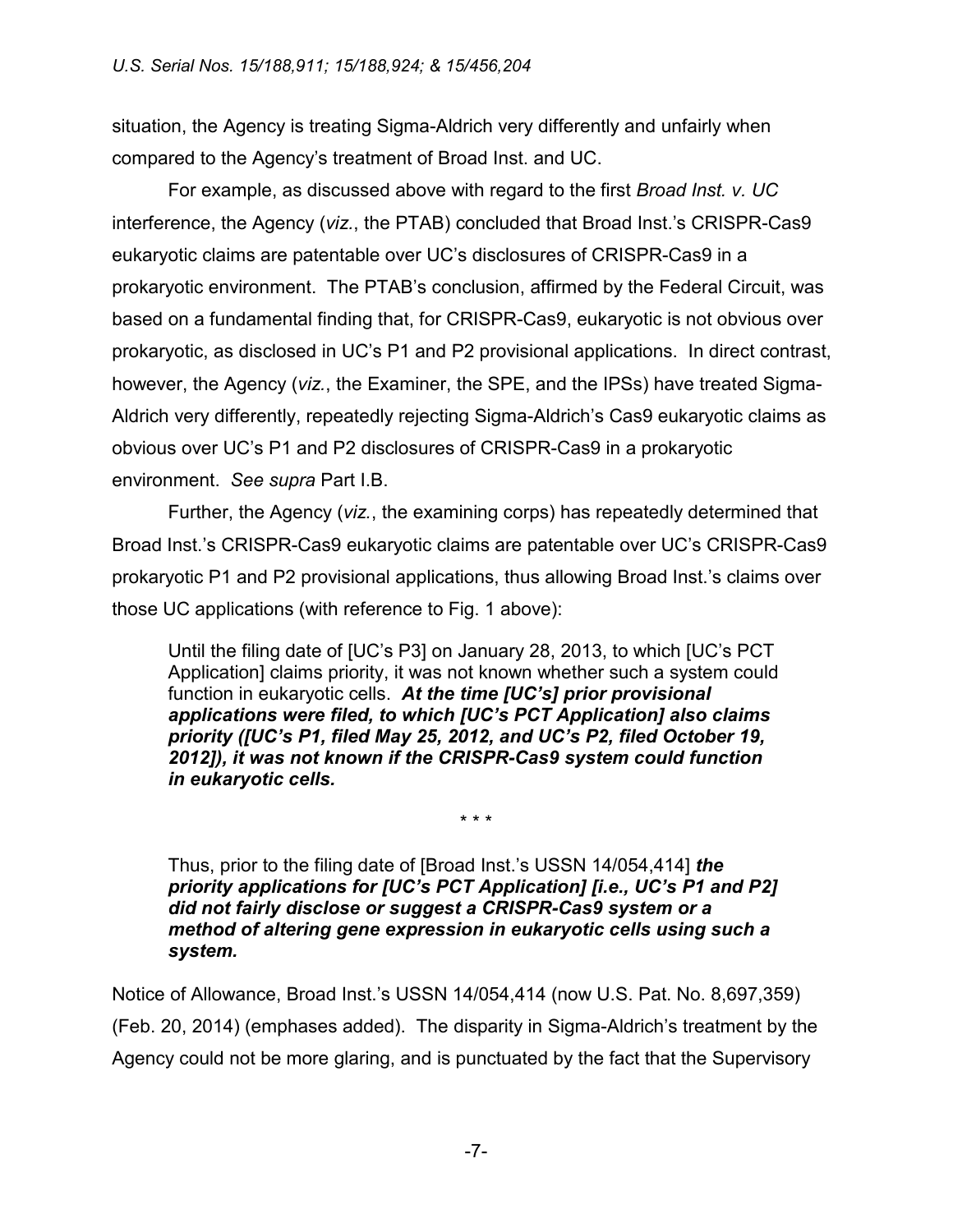Patent Examiner ("SPE") on Sigma-Aldrich's applications is the *same SPE* who supervised the above-quoted allowance for Broad Inst.

Indeed, the USPTO has now granted Broad Inst. over a dozen issued patents. In direct contrast, the USPTO continues to reject Sigma-Aldrich's CRISPR-Cas9 eukaryotic claims as *not* patentable over those *same* UC CRISPR-Cas9 prokaryotic provisional applications that the USPTO has repeatedly found have been successfully overcome by Broad Inst.'s eukaryotic claims. This blatant inconsistency – and thus the demonstrable unfairness to Sigma-Aldrich – could not be more palpable. Indeed, the USPTO's continued maintenance of the Section 102/103 rejections against Sigma-Aldrich's eukaryotic claims runs afoul of the Agency's commitment to treat all parties coming before it with fairness and equity. Accordingly, Sigma-Aldrich feels compelled to raise this issue with the Director and CAPJ at this juncture, not only to Sigma-Aldrich's benefit, but also to the Agency's benefit. In today's highly charged political environment, certainly the Director and CAPJ are sensitive to criticism leveled at the Agency regarding issues of fairness and equity, *e.g.*, whether the USPTO provides "a level playing field." Sigma-Aldrich therefore respectfully submits that it would be in the Agency's best interest to eliminate the present unfair treatment of Sigma-Aldrich as soon as possible. The longer the inequity persists, the more "fodder" that Agency critics may have regarding the USPTO's commitment to its stated and commendable goals of fairness and justice.

Finally, resolution of the issues in the anticipated motions presented in the new *UC v. Broad Inst.* interference may adversely impact Sigma-Aldrich's pending patent applications, particularly if Sigma-Aldrich is not allowed to present its arguments and evidence on those anticipated contested issues while the PTAB is considering them. To deny Sigma-Aldrich the opportunity to participate in a parallel *Sigma-Aldrich v. UC* interference, thereby allowing Sigma-Aldrich a full and fair opportunity to present its own arguments and evidence, could effectively amount to a "justice delayed is justice denied" scenario.

-8-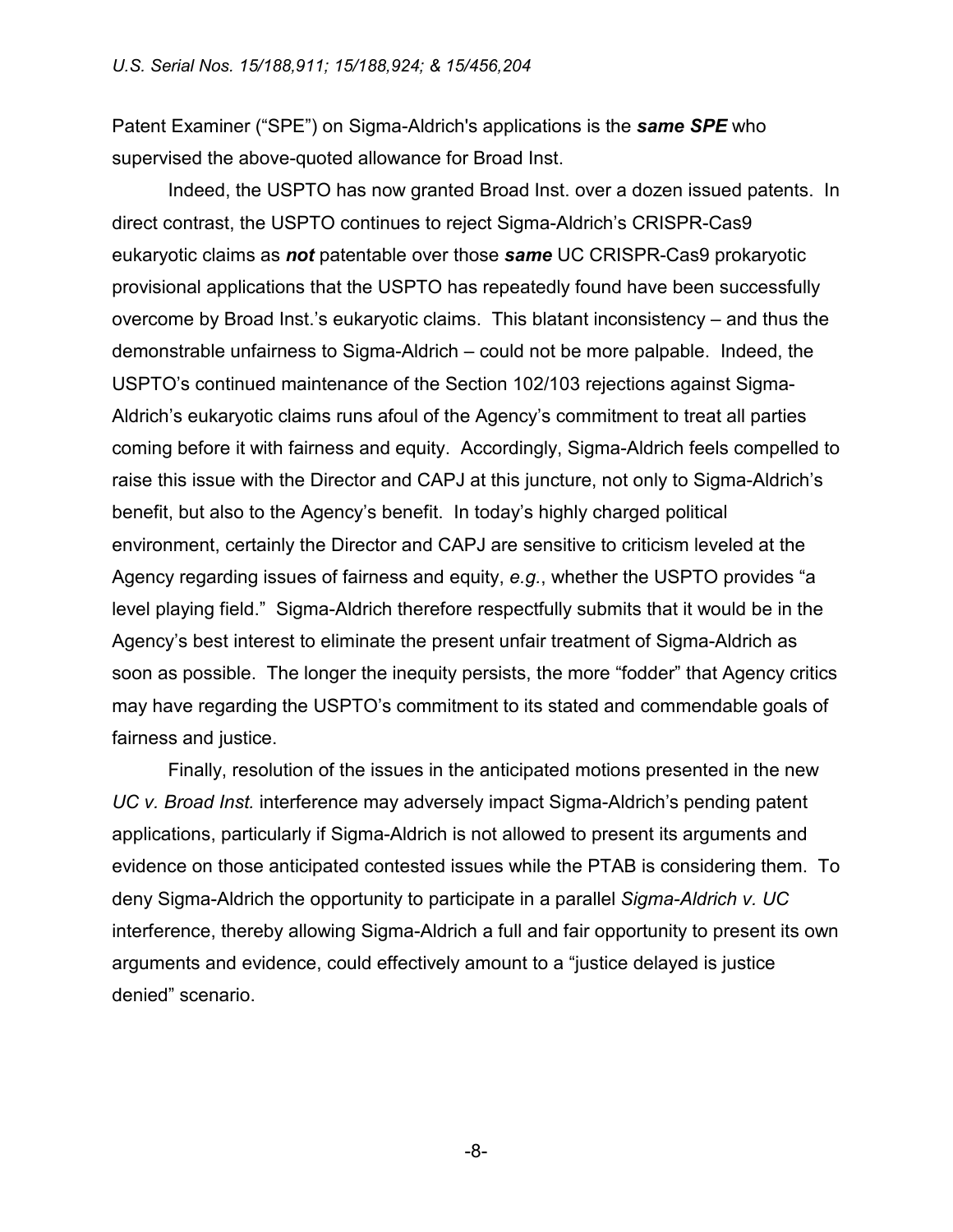#### **B. Efficiencies Of The USPTO And The Parties: Two Parallel Interferences Consume Far Fewer Resources Of All Involved**

Next, there is no doubt that a PTAB appeal, possibly followed by a Federal Circuit appeal, would consume considerable time and resources of all parties involved, including the patent examining corps (*e.g.*, the Examiner, the SPE, the IPSs, etc.), the PTAB, Sigma-Aldrich, and possibly the Federal Circuit. Moreover, conducting yet a third entirely separate and unrelated interference in the distant future on the CRISPR-Cas9 eukaryotic invention would be grossly inefficient for the USPTO. As the record in the original *Broad Inst. v. UC* interference reflects, that first dispute consumed an inordinate amount of the PTAB's resources, not to mention the immense resources of the involved parties. Moreover, if that previous interference is any predictor – and legal observers opine that it is – the newly declared second *UC v. Broad Inst.* interference will be even more resource consumptive. *E.g.*, P. Forbes, *Homo Hackensis*, Los Angeles Review of Books (July 3, 2019) ("Two rival groups, each with a patent to protect, are fighting it out in the courts, racking up huge legal bills, because when the therapies, modified crops, and ecological interventions arrive in volume, the payoff will be enormous."); A. Houldsworth, *New Battle in CRISPR Patent War Adds to the Uncertainty Surrounding the Technology*, IAM (June 28, 2019) ("This is the latest development in the parties' fiercely contested dispute over fundamental rights to the revolutionary technology, which is expected to have highly lucrative applications (especially in the fields of human therapeutics and agriculture)."). Sigma-Aldrich does not contend that a parallel *UC v. Sigma-Aldrich* third interference will require *no* additional resources. However, conducting the requested third interference in parallel with the new second interference would allow the PTAB to proceed with the inevitable *UC v. Sigma-Aldrich* dispute in the most efficient manner possible. At this early stage of the two cases, their schedules could be largely coordinated, and many of the particularly resource-consumptive activities could be conducted in parallel (*e.g.*, teleconferences, cross-examinations, oral hearings, etc.). Further, all of the parties' arguments and evidence could be presented to the PTAB now, in a coordinated manner, allowing the PTAB to consider the full disputed landscape before making any important decisions regarding this significant technology.

-9-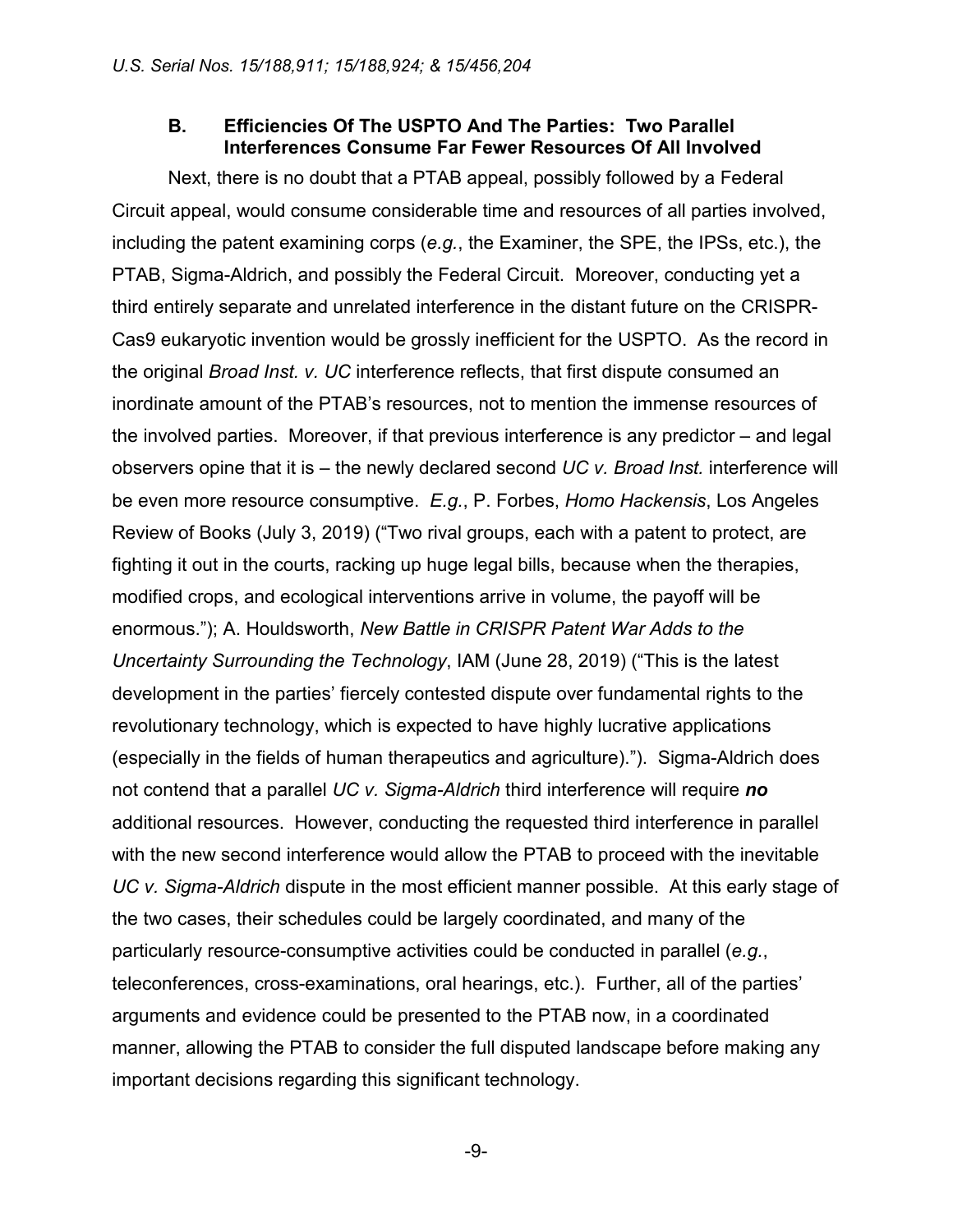The timing of this Petition is not coincidental or happenstance. The PTAB's recent declaration of the second *UC v. Broad Inst.* interference (less than four weeks ago) motivated Sigma-Aldrich to raise this issue promptly with the Director and the CAPJ. Sigma-Aldrich appreciates that the *UC v. Broad Inst.* interference is already underway (albeit in its very early stage), and the parties' respective Motions Lists are due on July 30, 2019, in advance of the parties' currently scheduled conference call with the PTAB Panel on August 5, 2019. Any significant delay in declaring a parallel *UC v. Sigma-Aldrich* interference, where the case schedules would not be largely coordinated, could compromise the proposed efficiencies of conducting the two interferences in parallel. Accordingly, Sigma-Aldrich respectfully submits that this Petition is urgent, and that declaring a parallel *UC v. Sigma-Aldrich* interference now would provide the most streamlined and efficient mechanism for all parties involved.

#### **C. Public Interest: Resolving Patent Rights Sooner Rather Than Later Greatly Benefits The Scientific And Investment Communities, Hence The Public**

Finally, the Director and the CAPJ are undoubtedly aware that the CRISPR technology is nearly universally considered to be an important scientific development, being the focus of countless articles, stories, and discussions in both the scientific press and the popular media. Not surprisingly, the scientific community is keenly interested in the allocation of patent rights to the several competing entities, including primarily UC, Broad, and Sigma-Aldrich. *E.g.*, S. Begley, *Patent Office Reopens Major CRISPR Battle Between Broad Institute and Univ. of California*, STAT (June 25, 2019) ("The outcome could also affect who the science record books, to say nothing of the Nobel Prize committee, recognizes as the inventors of this revolutionary technology."). Moreover, given the commercial potential for the CRISPR technology, the investment community is also intensely interested in learning, as soon as possible, how the landscape of legal rights will ultimately "shake out." *Id.* ("The answer to [who invented CRISPR in eukaryotes] would reverberate well beyond the potentially billion-dollar market for CRISPR therapies."). Still further, companies and research institutions are in a constant state of confusion regarding which party or parties they need to take licenses from in order to practice the CRISPR-Cas9 eukaryotic technology. *E.g.*, U. Storz, *CRISPR Cas9 – Licensing the Unlicensable*, J. Biotech., Vol. 265, p. 86-92 (Jan. 10,

-10-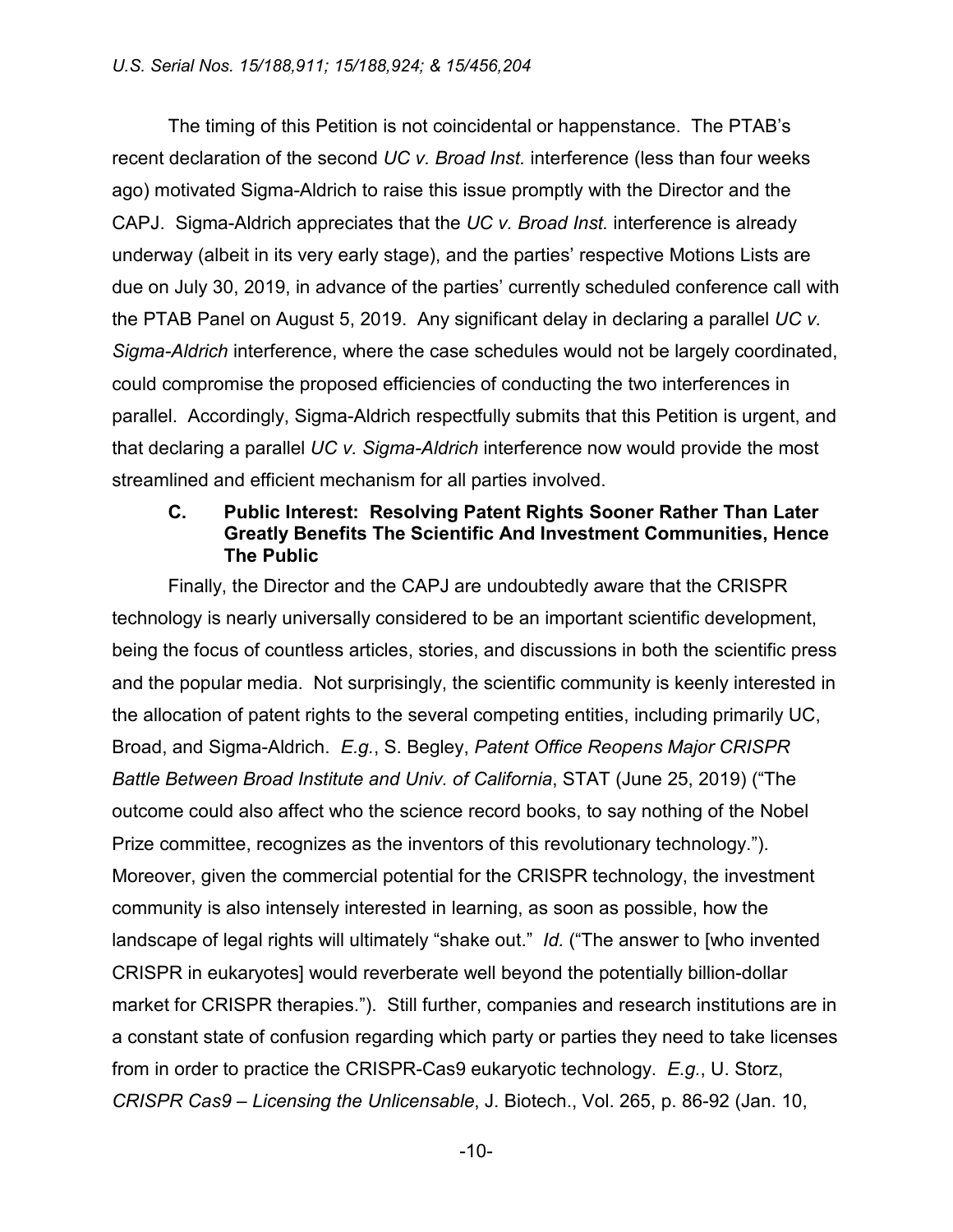2018) ("[D]ue to legal battles and conflicting patent estates, third parties may find it difficult to decide where to acquire licenses."). This ongoing uncertainty in the patent landscape provides a significant chilling effect on the funding of both research efforts and commercial endeavors. And of course, some scientific and marketplace potential actors may choose to sit on the sidelines and observe the ongoing IP battle until the smoke clears. All of this uncertainty and trepidation inures to the detriment of the public, who could potentially benefit greatly from the treatments and therapies that CRISPR-based gene-editing therapies promise.

Allowing Sigma-Aldrich's patent applications to languish with an intransigent Examiner, when the only remaining issue (*i.e.*, prokaryotic v. eukaryotic) has already been decided by the PTAB and the Federal Circuit, provides a profound disservice to the public interest. As set forth above, Sigma-Aldrich respectfully submits that declaring a parallel *UC v. Sigma-Aldrich* interference now would strongly favor the public interest, allowing for far greater certainty in the patent landscape in the near future.

# **III. REGULATORY AUTHORITY FOR THIS PETITION AND PAYMENT OF THE REQUISITE PETITION FEES**

Sigma-Aldrich brings this Petition to the Director pursuant to 37 C.F.R. §§ 1.181- 1.183, and to the Chief Administrative Patent Judge pursuant to 37 C.F.R. §§ 41.3 & 41.103. Those regulatory provisions provide, in relevant part:

# **1.181 Petition to the Director.**

(a) Petition may be taken to the Director: \* \* \*

> (3) To invoke the supervisory authority of the Director in appropriate circumstances.

# **1.182 Questions not specifically provided for.**

All situations not specifically provided for in the regulations of this part will be decided in accordance with the merits of each situation by or under the authority of the Director, subject to such other requirements as may be imposed, and such decision will be communicated to the interested parties in writing.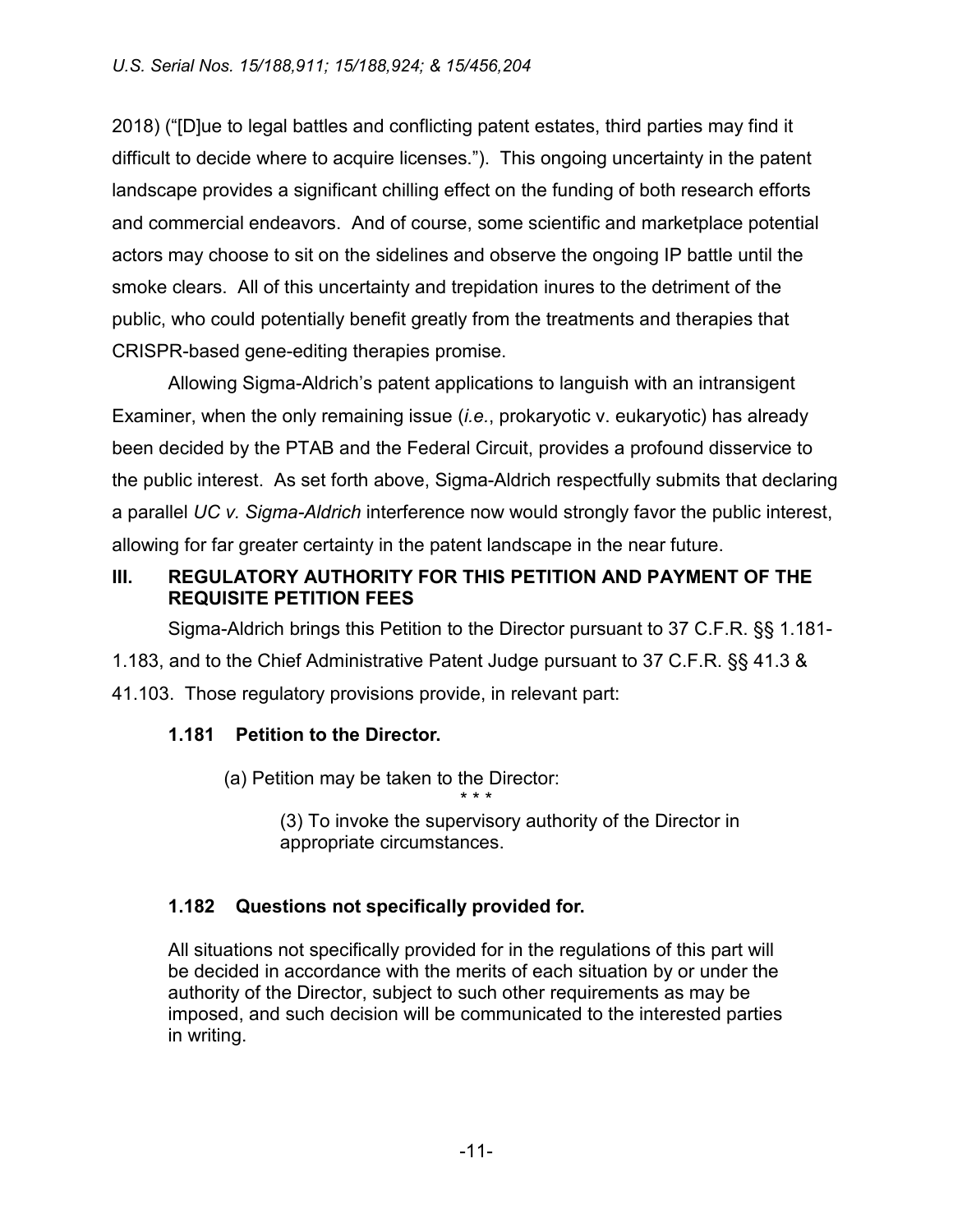# **1.183 Suspension of rules.**

In an extraordinary situation, when justice requires, any requirement of the regulations in this part which is not a requirement of the statutes may be suspended or waived by the Director or the Director's designee, sua sponte, or on petition of the interested party, subject to such other requirements as may be imposed.

## **41.3 Petitions.**

(a) Deciding official. Petitions must be addressed to the Chief Administrative Patent Judge. (b) Scope. This section covers petitions on matters pending before the Board (§§ 41.35, 41.64, 41.103, and 41.205)[.]

## **41.103 Jurisdiction over involved files.**

The Board acquires jurisdiction over any involved file when the Board initiates a contested case.

In addition, the provisions of 37 C.F.R. §§ 1.181-1.183 state that "[a]ny petition seeking a decision under this section must be accompanied by the petition fee set forth in § 1.17(f)," and the provisions of 37 C.F.R. §§ 41.3 & 41.103 state that "[t]he fee set in § 41.20(a) must accompany any petition under this section." Accordingly, submitted herewith are both of these petition fees under 37 C.F.R. § 1.17(f) and 37 C.F.R. § 41.20(a). Sigma-Aldrich believes that no additional fees are due with the filing of this Petition. The Commissioner, however, is hereby authorized to charge any fees, or credit any overpayment, to Deposit Account 50-5915.

# **IV. CONCLUSION**

In light of the foregoing, Sigma-Aldrich respectfully requests that, with the Director's consult and at the Director's direction, the PTAB declare a parallel *UC v. Sigma-Aldrich* interference. The undersigned practitioners remain fully prepared to assist the PTAB in formalizing the declaration of that proposed interference in an expedited manner, including promptly filing a complete statement under 37 C.F.R. § 41.202.